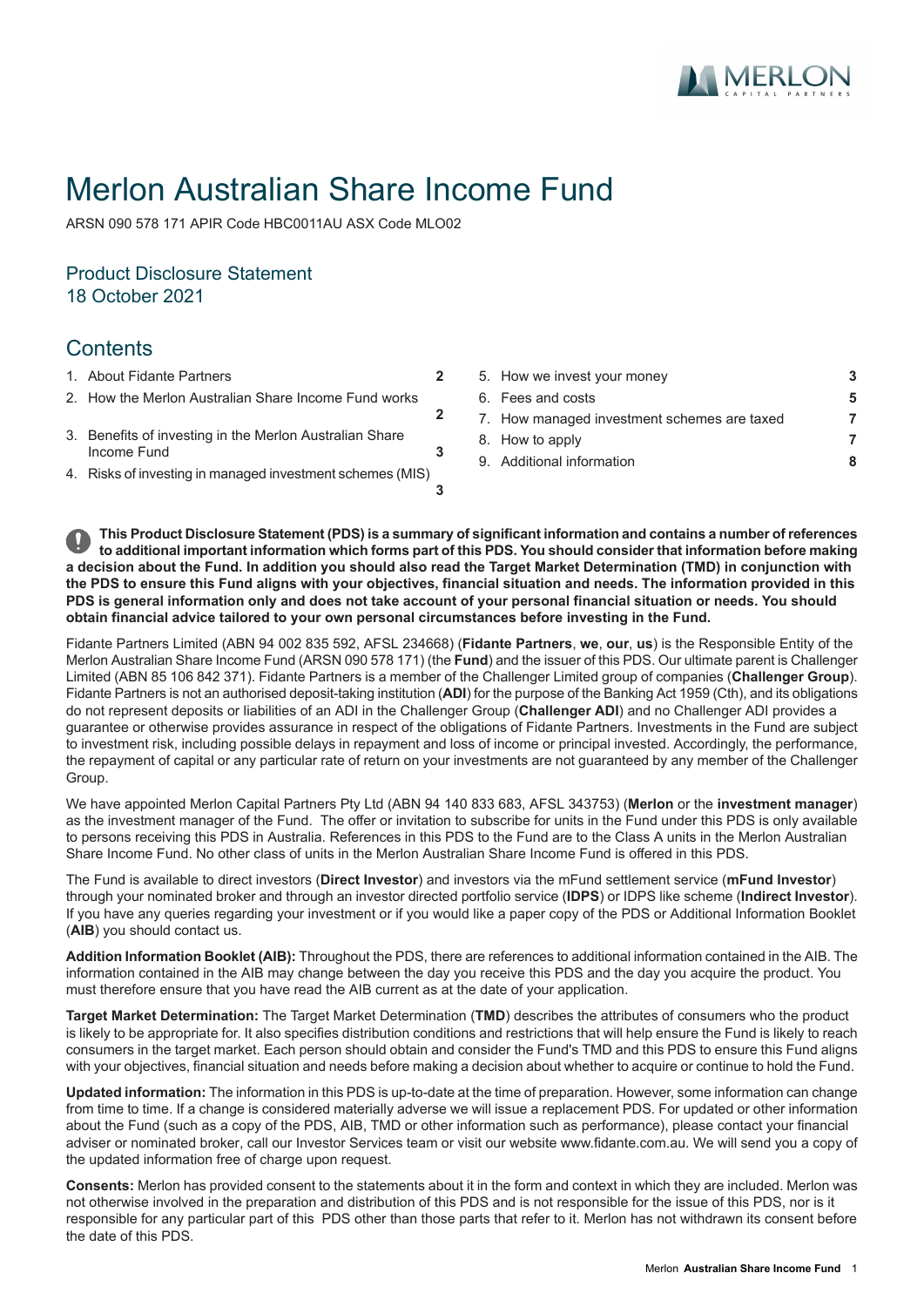# <span id="page-1-0"></span>1. About Fidante Partners

# **Fidante Partners – the Responsible Entity**

Fidante Partners is the Responsible Entity of the Fund. As Responsible Entity, we issue units in the Fund and are legally responsible to the unitholders of the Fund for its operation.

Fidante Partners forms long term alliances with talented investment teams to support and grow specialist investment management businesses. Through these strategic partnerships, we're able to provide investors with some of the world's most compelling investment strategies. We have appointed Merlon as the investment manager of the Fund. We provide back office, marketing, distribution, administration, and compliance support services to Merlon, allowing Merlon the freedom to focus on investing and managing the assets of the Fund.

A related entity of Fidante Partners has a partial equity stake in Merlon. Neither we, nor any of our related entities, nor Merlon guarantee the repayment of your capital or the performance of your investment or any particular taxation consequences of investing.

### **Merlon – the Investment Manager**

<span id="page-1-1"></span>Merlon is a boutique fund manager based in Sydney, Australia, specialising in equity income strategies. Merlon commenced operation in May 2010, with the objective of providing high quality, tailored investment management services to investors. Prior to establishing Merlon, the majority of the principals worked together at Challenger Limited.

# 2. How the Merlon Australian Share Income Fund works

The Fund is a registered managed investment scheme (also known as a managed fund) that is an unlisted Australian unit trust governed by the constitution together with the Corporations Act 2001 (Cth) (**Corporations Act**) and other laws. Managed funds pool individual investors' monies which are then used to purchase assets in line with the Fund's investment objective.

Investors in the Fund are issued units in the Fund which represent their beneficial interest in the assets of the Fund, but do not give an investor an interest in any particular asset of the Fund. Certain rights are attached to these units and these rights are exercisable by the person who owns the units (referred to as **Direct Investor**, **mFund Investor**, **unitholders** throughout this PDS). For specific information on investing, please refer to '8. How to apply' in this PDS. Investors accessing the Fund through an IDPS are referred to as Indirect Investors throughout this document. Indirect Investors do not become unitholders in the Fund, nor do they acquire the rights of a unitholder.

The number of units you can purchase will depend on the amount being invested and the investment unit price calculated for the day we receive your valid application form.

### **Investing**

You can invest in the Fund as a Direct Investor, an mFund Investor, or an Indirect Investor.

For mFund Investors the minimum initial investment amount is \$10,000. For Direct Investors the minimum initial investment amount is \$10,000; or \$1,000 when a Regular Savings Plan is established. For additional investments, the minimum one-off additional investment amount is \$1,000 and the minimum Regular Savings Plan amount is \$100 per month. We can vary or waive the minimum investment amounts at any time.

For more information on how to make an investment, refer to '8. How to apply' in this PDS. All individual or joint investors in the Fund must be at least 18 years of age and all new investors must comply with our Customer Identification Program. Please refer to 'Customer Identification Program' in the Fund's AIB available on our website.

Indirect Investors should contact their IDPS operator for application information.

### **Withdrawing**

Once invested in the Fund, you can generally withdraw your investment at any time by making a withdrawal (subject to certain requirements).

For Direct Investors and mFund Investors the minimum withdrawal amount is \$1,000. The number of units you can withdraw will depend on the amount being withdrawn and the withdrawal unit price calculated for the day we receive your withdrawal request. In some circumstances, such as when there is a freeze on withdrawals or withdrawals are spread, you may not be able to withdraw your funds within the usual period upon request. Refer to 'Withdrawal risk' in this PDS for more information.

Indirect Investors should contact their IDPS operator for withdrawal information.

### **Unit prices**

Unit prices will vary as the market value of the Fund's assets rise and fall. Unit prices are determined in accordance with the Constitution and are usually calculated each New South Wales business day. We have a Unit Pricing Permitted Discretions Policy which sets out how we will exercise any discretion in relation to the unit pricing. You can request a copy of this policy free of charge by contacting us on 13 51 53.

### **Processing**

If your valid investment or withdrawal request is received in our Sydney office before 3:00pm Sydney time on a NSW business day (referred to as the **transaction cut-off time**), it will usually be processed using the unit price determined as at the close of business on that day. If your valid investment or withdrawal request is received after the transaction cut-off time, or on a non-business day, it will usually be processed using the applicable unit price calculated as at the close of business on the next business day. We will provide notice if we are to change the transaction cut-off time.

If you are investing through the mFund Settlement Service transaction cut off times may vary. Please contact your nominated broker for further details.

# **Frequency of distributions**

The Fund generally pays distributions monthly; however, we do not guarantee any level of distributions and there may be periods in which reduced or no distributions are paid. Distributions will generally be paid directly to a nominated Australian financial institution or reinvested in additional units in the Fund as soon as practicable after the end of the Fund's distribution period.

# **How distributions are calculated**

Distributions you receive will generally represent your share of the distributable income of the Fund and can be made up of both income and net realised capital gains. Where more than one class is on issue, the distributable income referable to each particular class will be the proportion of distributable income properly referable to that class of units. Your share of any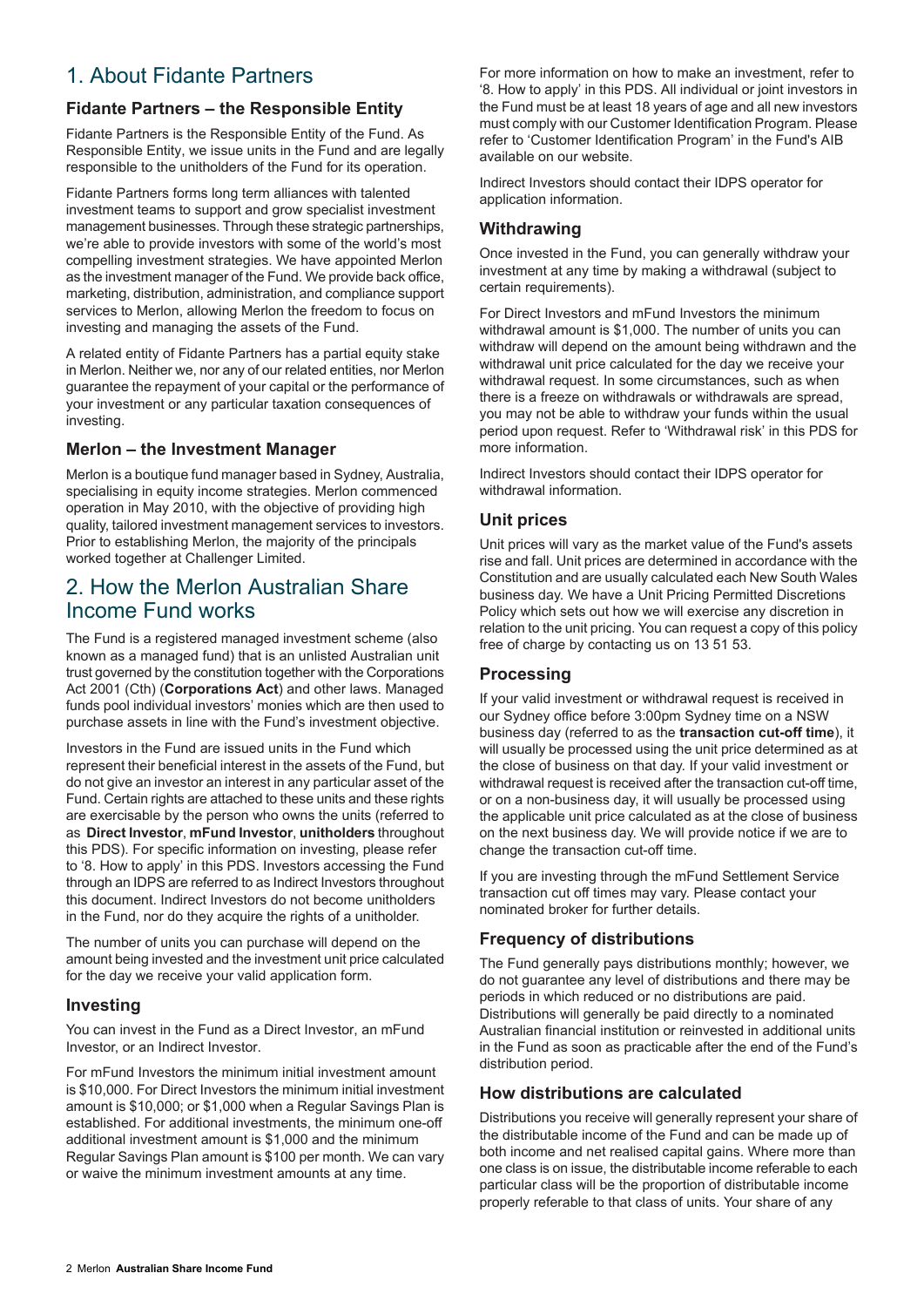distribution depends on how many units you held at the end of the distribution period as a proportion of the total number of units on issue in the Fund at that time.

In certain circumstances, some income and/or net realised capital gains may be held back until the final distribution of the distribution period (being a period of up to 12 months) at the end of June to allow for market volatility.

**You should read the important information about 'How the Fund is governed', 'Additional information about investing', 'Additional information about withdrawing', 'Additional information about transactions', 'How unit prices are calculated', and 'Additional information about distributions' in the AIB before making a decision. Go to www.fidante.com.au/MASIF\_AIB.pdf. The material relating to 'How the Fund is governed', 'Additional information about investing', 'Additional information about withdrawing', 'Additional information about transactions', 'How unit prices are calculated', and 'Additional information about distributions' may change between the time when you read this PDS and when you acquire the product.**

# <span id="page-2-1"></span>3. Benefits of investing in the Merlon Australian Share Income Fund

### **Significant features and benefits**

- **Diversification**: The Fund allows access to a portfolio of  $\bullet$ high free cash flow producing companies selected without reference to the benchmark.
- **Investment professionals**: Access to an experienced team of investment professionals who specialise in Australian equities.
- **Franking credits**: The Fund aims to provide reliable and consistent monthly income, predominantly from franked dividends.
- **Sustainable income**: Potential for consistent and sustainable income by investing in undervalued shares expected to deliver an attractive dividend stream, supported by strong underlying cash flows.
- **Reduced risk**: The Fund utilises a derivatives overlay to remove a large part of the volatility associated with traditional equities portfolios.
- **Inflation protection**: By investing in equities, the Fund aims to provide capital growth and assist investors with increases in the cost of living.

<span id="page-2-0"></span>Refer to '5. How we invest your money' in this PDS for more information on the Fund's investments.

# <span id="page-2-2"></span>4. Risks of investing in managed investment schemes (MIS)

All investments carry risk. Different strategies carry different levels of risk depending on the assets that make up the strategy. Generally, assets with the potential for the highest long-term returns may also carry the highest level of risk.

When investing in an MIS, it is important to note that the value of assets in the MIS and the level of returns will vary. No return is guaranteed. Future returns may differ from past returns and investors may lose some or all of their money invested. Additionally, laws (including tax laws) that affect MIS may change in the future, which may have an adverse effect on the returns of MIS,

The level of acceptable risk will vary across investors and will depend upon a range of factors such as age, investment timeframe, where other parts of the investor's wealth is invested and the investor's level of risk tolerance.

The significant risks of investing in the Fund include:

- **Concentration risk:** A concentrated fund is generally  $\bullet$ exposed to a smaller range of assets and is therefore more sensitive to fluctuations in the value of those assets.
- **Derivative risk:** Risks associated with using derivatives may include, but are not limited to, the value of a derivative failing to move in line with that of the underlying asset and its potential illiquidity. Derivatives may also be subject to collateral risk and counterparty risk (refer to AIB).
- **Equity security risk:** The value of an equity security is affected by internal (e.g. changes in management) and external (e.g. market sentiment) factors that may impact the performance of the actual company over short or extended period of time.
- **Fund risk:** The risk that changes to the Fund such as termination, changes to fees, or changes in government policies (including investment sanctions) can have an impact on the Fund and/or its investors.
- **Liquidity risk:** The risk that the securities in which the Fund is invested, or the Fund itself, may become illiquid. This may also impact an investor's ability to withdraw from the Fund (refer to 'Withdrawal risk' in the AIB).
- **Market risk:** The possibility for an investor to experience losses due to factors that affect the overall performance of the financial markets outside the control of the Fund.

**You should read the important information about 'Additional information about significant risks' in the AIB before making a decision about the Fund. Go to www.fidante.com.au/MASIF\_AIB.pdf. The material relating to 'Additional information about significant risks' may change between the time when you read this PDS and when you acquire units in the Fund.**

# 5. How we invest your money

When choosing what to invest in, you should consider the likely investment return of the Fund, the risks associated **with investing in the Fund, and your own personal objectives, risk preference and investment time frame.**

| Investment return<br>objective            | The Fund aims to provide a higher level of tax-effective income with a lower level of risk than the<br>S&P/ASX 200 Accumulation Index, whilst also providing the potential for capital growth and inflation<br>protection over the medium to long term. |
|-------------------------------------------|---------------------------------------------------------------------------------------------------------------------------------------------------------------------------------------------------------------------------------------------------------|
| Minimum suggested<br>investment timeframe | At least five years                                                                                                                                                                                                                                     |
| <b>Benchmark</b>                          | S&P/ASX 200 Accumulation Index                                                                                                                                                                                                                          |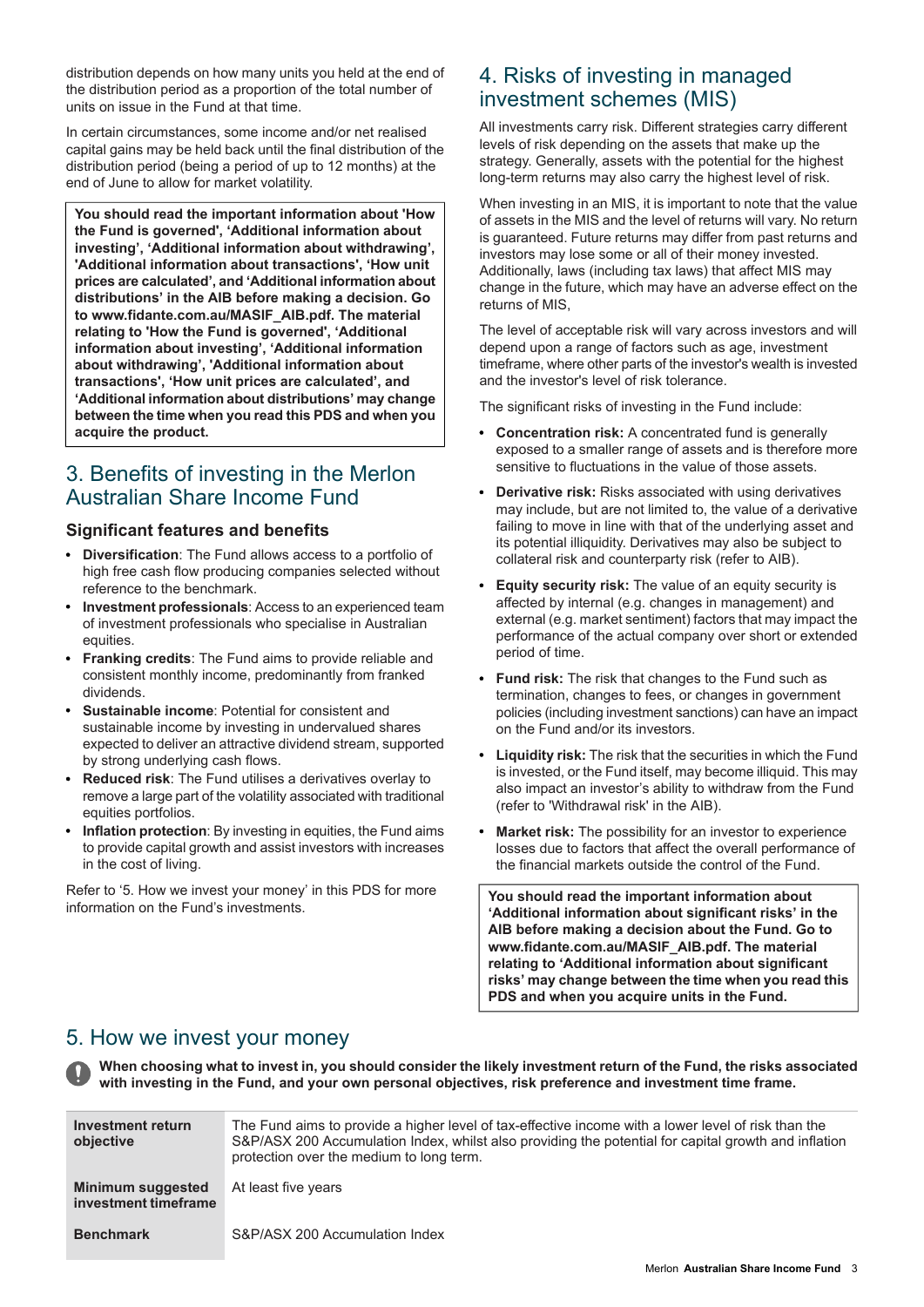| <b>Risk level</b>                                                                  | <b>Higher risk</b><br>Lower risk<br>Typically, lower rewards<br>Typically, higher rewards                                                                                                                                                                                                                                                                                                                                                                                                                                                                                                                                                 |  |  |  |  |
|------------------------------------------------------------------------------------|-------------------------------------------------------------------------------------------------------------------------------------------------------------------------------------------------------------------------------------------------------------------------------------------------------------------------------------------------------------------------------------------------------------------------------------------------------------------------------------------------------------------------------------------------------------------------------------------------------------------------------------------|--|--|--|--|
|                                                                                    | 5 <sub>1</sub><br>$\overline{2}$<br>3<br>6                                                                                                                                                                                                                                                                                                                                                                                                                                                                                                                                                                                                |  |  |  |  |
|                                                                                    | Refer to 'Additional information about the Fund's investments' in the AIB for further information about<br>the Fund's risk.                                                                                                                                                                                                                                                                                                                                                                                                                                                                                                               |  |  |  |  |
| <b>Description of the</b><br><b>Fund</b>                                           | The Fund is intended to be suitable for investors who are happy to invest for at least five years, are<br>seeking high levels of return, with a large proportion of returns coming from income (predominantly<br>via franked dividends) and who are comfortable with moderate volatility including the possibility of<br>periods of negative returns. To help you understand the following information relating to the Fund's<br>investments, definitions of the important investment terms are provided in the AiB available on our<br>website.                                                                                          |  |  |  |  |
|                                                                                    | Investment approach                                                                                                                                                                                                                                                                                                                                                                                                                                                                                                                                                                                                                       |  |  |  |  |
|                                                                                    | Merlon's investment approach is to build a portfolio of undervalued companies with high levels<br>of sustainable free cash flow and to then reduce some risk through the use of derivatives. Merlon aims<br>for the Fund to be fully invested in large and mid-cap companies listed on the ASX, which are selected<br>based on Merlon's investment philosophy.                                                                                                                                                                                                                                                                            |  |  |  |  |
|                                                                                    | There are two elements to Merlon's investment philosophy:                                                                                                                                                                                                                                                                                                                                                                                                                                                                                                                                                                                 |  |  |  |  |
|                                                                                    | • Value: Merlon believes that stocks trading below fair value will outperform through time. Merlon<br>measures value by sustainable free cash flow yield. Merlon views franking credits similarly to cash<br>and takes a medium to long term view for investments in the Fund.<br>Risk management: Merlon believes that the impact of risk associated with investing can be reduced                                                                                                                                                                                                                                                       |  |  |  |  |
|                                                                                    | through derivative based hedging strategies. By entering into a derivative contract whose value<br>moves in the opposite direction to the underlying asset, the risk of a reduction in the value of the<br>underlying asset can be reduced. Derivative based hedging strategies may also have the potential<br>to provide additional returns and may deliver beneficial tax outcomes. Refer to 'derivative risk' for<br>further information.                                                                                                                                                                                              |  |  |  |  |
|                                                                                    | Investment universe and portfolio construction                                                                                                                                                                                                                                                                                                                                                                                                                                                                                                                                                                                            |  |  |  |  |
|                                                                                    | The Fund's investment universe is primarily securities listed on the ASX, or those that Merlon expects<br>to list within the next six months. The Fund can also invest in cash and over-the-counter derivatives<br>related to securities listed on the ASX.                                                                                                                                                                                                                                                                                                                                                                               |  |  |  |  |
|                                                                                    | Consistent with Merlon's philosophy the portfolio is constructed in two components:                                                                                                                                                                                                                                                                                                                                                                                                                                                                                                                                                       |  |  |  |  |
|                                                                                    | • Fundamental equity portfolio: Initial portfolio allocations are based on the results from Merlon's<br>fundamental research. Single stock, sector and liquidity constraints are then applied to derive an<br>underlying model portfolio. Subject to qualitative, tax and risk considerations, trades are implemented<br>to continually align the Fund with this underlying model portfolio. Merlon does not short sell securities.<br>Derivative overlay: Stocks requiring a derivative overlay are identified based on criteria set by<br>Merlon. Subject to qualitative review, appropriate derivative hedging strategies are applied. |  |  |  |  |
| <b>Strategic asset</b><br>allocation ranges <sup>1</sup>                           | Asset class <sup>2</sup><br>Min $(%)$<br>Max (%)                                                                                                                                                                                                                                                                                                                                                                                                                                                                                                                                                                                          |  |  |  |  |
|                                                                                    | <b>Securities</b><br>90<br>100                                                                                                                                                                                                                                                                                                                                                                                                                                                                                                                                                                                                            |  |  |  |  |
|                                                                                    | 0<br>10<br><b>Physical Cash</b>                                                                                                                                                                                                                                                                                                                                                                                                                                                                                                                                                                                                           |  |  |  |  |
|                                                                                    | These are asset allocation ranges for the Fund. If market movements, investments into or withdrawals from the Fund, or changes                                                                                                                                                                                                                                                                                                                                                                                                                                                                                                            |  |  |  |  |
|                                                                                    | in the nature of an investment, cause the Fund to move outside these ranges, or a limit set out in this PDS, this will be addressed<br>by us or Merlon as soon as reasonably practicable.<br><sup>2</sup> The Fund targets to be fully invested in shares for the purposes of earning dividend income and uses derivatives to reduce exposure<br>to share market volatility to a typical range of 60%-80%.                                                                                                                                                                                                                                |  |  |  |  |
| Labour standards or<br>environmental, social<br>or ethical (ESG)<br>considerations | While Merlon takes into account labour standards and environmental, social and ethical considerations<br>when selecting, retaining or realising underlying investments, it does not adhere to any particular set<br>of standards. Merlon will consider incorporating financial forecasts of these issues impacting long-term<br>returns and the determination of company-specific quality and conviction scores. These factors and<br>Merlon's process for considering them are detailed further in the AIB.                                                                                                                              |  |  |  |  |

The Constitution permits a wide range of investments and gives us, as Responsible Entity, broad investment powers. We may change the investment manager and/or vary the investment objectives, strategies, benchmarks, asset allocation ranges and processes of the Fund. We will give unitholders written notice of any material variation which we believe they would not have reasonably expected. **Changes to investment policy**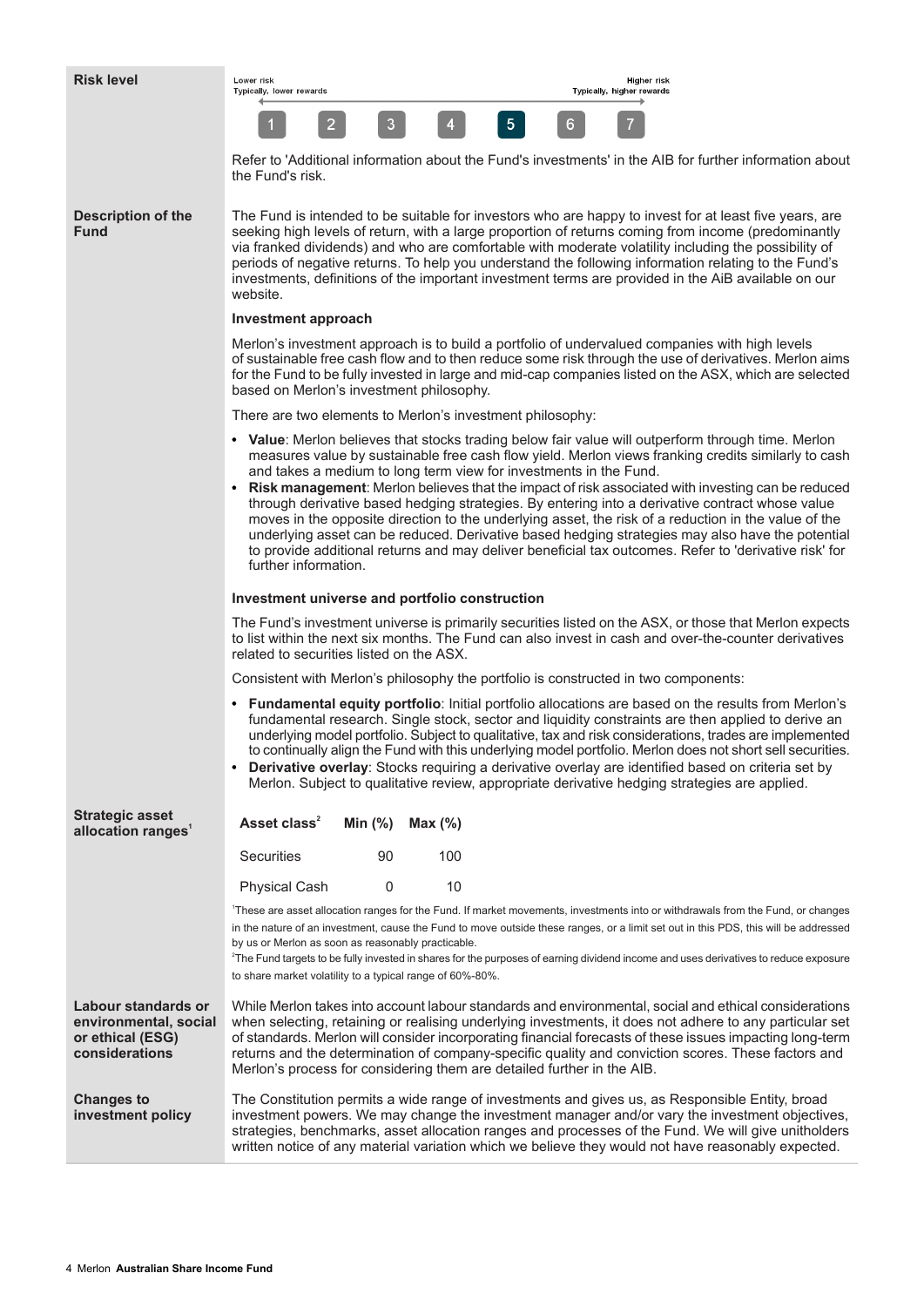**You should read the important information about 'Additional information about the Fund's investments' in the AIB before making a decision. Go to www.fidante.com.au/MASIF\_AIB.pdf. The material relating to 'Additional information** about the Fund's investments' may change between the time when you read this PDS and when you acquire the **product.**

# <span id="page-4-0"></span>6. Fees and costs

#### **DID YOU KNOW?**

Small differences in both investment performance and fees and costs can have a substantial impact on your long term returns. For example, total annual fees and costs of 2% of your account balance rather than 1% could reduce your final return by up to 20% over a 30 year period (for example, reduce it from \$100,000 to \$80,000). You should consider whether features such as superior investment performance or the provision of better member services justify higher fees and **costs. You may be able to negotiate to pay lower fees. Ask the fund or your financial adviser.**

#### **TO FIND OUT MORE**

If you would like to find out more, or see the impact of the fees based on your own circumstances, the **Australian Securities and Investments Commission** (**ASIC**) Moneysmart website ([www.moneysmart.gov.au\)](http://www.moneysmart.gov.au) has a managed funds fee calculator to help you check out different fee options.

#### **Fees and other costs**

This section shows fees and other costs that you may be charged. The information in this summary can be used to compare costs between different simple managed investment schemes. These fees and costs may be paid directly from your account or deducted from the returns on your investment. Taxes are set out in another part of this document. You should read all the information about fees and costs because it is important to understand their impact on your investment.

#### **Fees and costs summary**

Merlon Australian Share Income Fund

| Type of fee or cost                                                                                    | Amount <sup>6</sup>                                                                                                                                        | How and when paid                                                                                                                                                                                                                                                    |  |  |
|--------------------------------------------------------------------------------------------------------|------------------------------------------------------------------------------------------------------------------------------------------------------------|----------------------------------------------------------------------------------------------------------------------------------------------------------------------------------------------------------------------------------------------------------------------|--|--|
| <b>Ongoing annual fees and costs</b>                                                                   |                                                                                                                                                            |                                                                                                                                                                                                                                                                      |  |  |
| Management fees and<br>$costs^{1,2,3,4}$                                                               | The management fees and<br>costs of the Fund                                                                                                               | The amount quoted is made up of the following three components:                                                                                                                                                                                                      |  |  |
| The fees and costs for<br>managing your investment                                                     | are 0.95% p.a. of the net<br>asset value of the Fund                                                                                                       | Management fees, which are calculated and accrued daily and paid<br>monthly in arrears from the Fund's assets on or around the last<br>business day of the month.                                                                                                    |  |  |
|                                                                                                        |                                                                                                                                                            | Indirect costs (if any), which are deducted from the Fund's assets,<br>accrued daily in the net asset value, and then paid as and when due.                                                                                                                          |  |  |
|                                                                                                        |                                                                                                                                                            | Recoverable expenses which may be abnormal operating expenses<br>(if any) that, if changed, will be deducted from the Fund's assets, and<br>paid as incurred; and/or normal operating expenses and investment<br>expenses, which are paid out of the management fee. |  |  |
| Performance fees                                                                                       | Not applicable                                                                                                                                             | Not applicable                                                                                                                                                                                                                                                       |  |  |
| Amounts deducted from<br>your investment in relation<br>to the performance of the<br>product           |                                                                                                                                                            |                                                                                                                                                                                                                                                                      |  |  |
| Transaction Costs <sup>5</sup><br>The costs incurred by the<br>scheme when buying or<br>selling assets | The net transaction<br>costs incurred by the Fund for<br>the last financial year were<br>approximately 0.02% p.a. of<br>the net asset value of the<br>Fund | Transaction costs are deducted from the assets of the Fund as and<br>when they are incurred (where not otherwise recovered through the<br>buy/sell spread).                                                                                                          |  |  |
|                                                                                                        |                                                                                                                                                            | Member activity related fees and costs (fees for services or when your money moves in or out of the scheme)                                                                                                                                                          |  |  |
| Establishment fee                                                                                      | Not applicable                                                                                                                                             | Not applicable                                                                                                                                                                                                                                                       |  |  |
| The fee to open your<br>investment                                                                     |                                                                                                                                                            |                                                                                                                                                                                                                                                                      |  |  |
| Contribution fee                                                                                       | Nil                                                                                                                                                        | Not applicable                                                                                                                                                                                                                                                       |  |  |
| The fee on each amount<br>contributed to your<br>investment                                            |                                                                                                                                                            |                                                                                                                                                                                                                                                                      |  |  |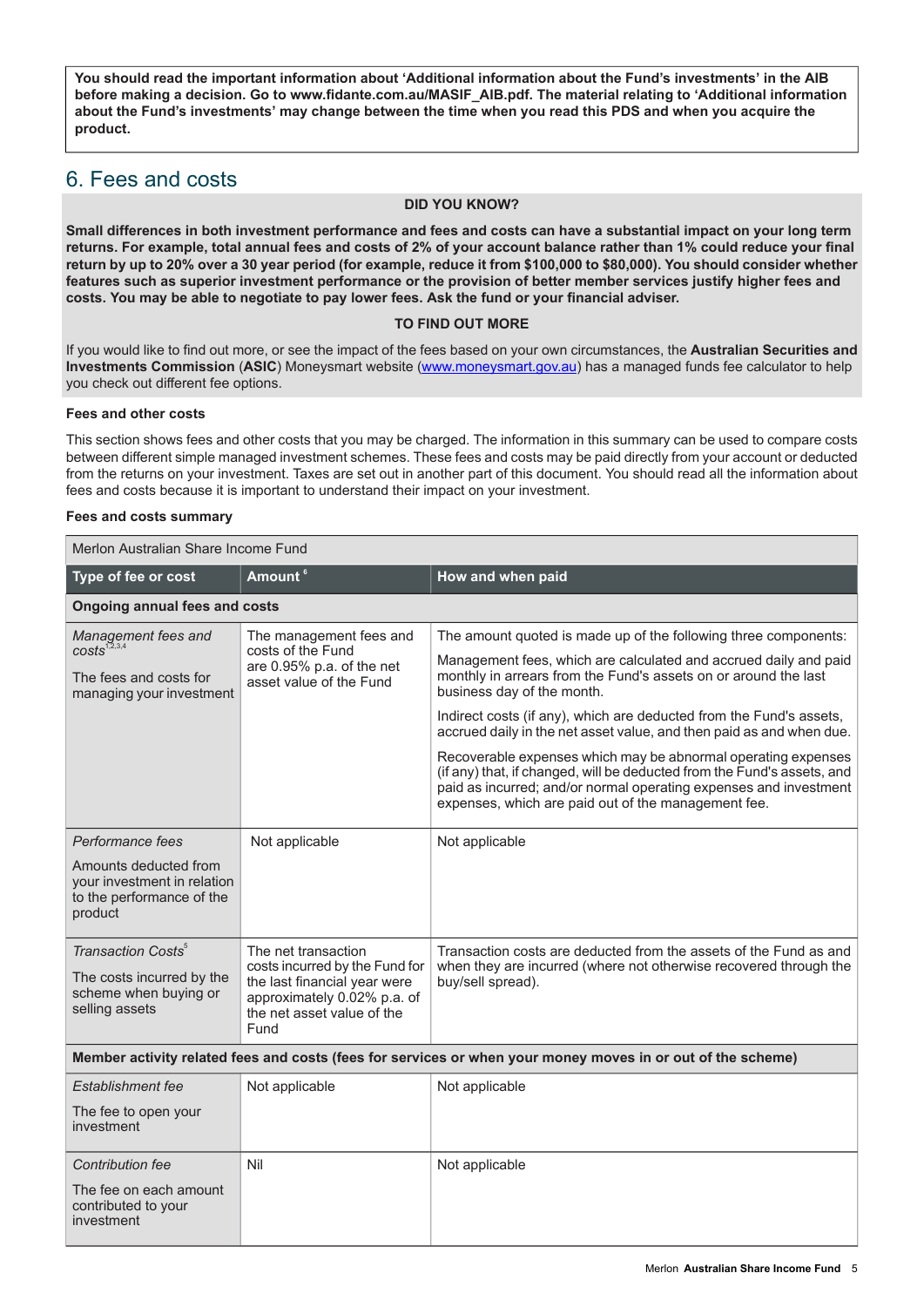| Buy-sell spread<br>An amount deducted from<br>your investment<br>representing costs incurred<br>in transactions by the<br>scheme | $+0.20\%$ /-0.20% of the<br>investment or withdrawal<br>amount | Charged at time of transaction and paid into the Fund when you<br>invest in or withdraw from the Fund. The spread is reflected in the<br>unit price. |
|----------------------------------------------------------------------------------------------------------------------------------|----------------------------------------------------------------|------------------------------------------------------------------------------------------------------------------------------------------------------|
| Withdrawal fee<br>The fee on each amount<br>you take out of your<br>investment                                                   | Not applicable                                                 | Not applicable                                                                                                                                       |
| Exit fee<br>The fee to close your<br>investment                                                                                  | Not applicable                                                 | Not applicable                                                                                                                                       |
| Switching fee<br>The fee for changing your<br>investment options                                                                 | Not applicable                                                 | Not applicable                                                                                                                                       |

1. Unless otherwise stated, all fees and costs are quoted gross of income tax and any Goods and Services Tax (**GST**) and reduced by any input tax credits (**ITC**s) or reduced input tax credits (**RITC**s) as applicable. Where available, the prescribed RITC rate is currently 55% or 75%, depending on the nature of the fee or cost incurred. Due to the impact of GST, ITC and RITC calculations, actual fees may vary slightly from those stated and may be rounded to two decimal places.

2. For certain wholesale clients (as defined in the Corporations Act) we may, at our discretion, negotiate, rebate or waive all or part of our fees. Please refer to 'Can fees be different for different investors?' under the heading 'Additional explanation of fees and costs' in the AIB for more information.

3. All estimates of fees and costs in this section are based on information available as at the date of this PDS and reflect the Responsible Entity's reasonable estimates of the typical fees for the current financial year. The costs component of management fees and costs reflect the actual amount incurred for last financial year and the Responsible Entity's reasonable estimates where information was not available as at the date of this PDS (adjusted to reflect a 12-month period). All figures have been rounded to two decimal places. Please refer to Management fees and costs' under the heading 'Additional explanation of fees and costs' in the AIB for more information on management fees and costs.

4. Please refer to 'Other payments' under the heading 'Additional explanation of fees and costs' in the AIB for more information on costs that may be payable.

5. Transaction costs are the costs associated with the buying and selling of the Fund's assets. These costs include brokerage, settlement costs, clearing costs, stamp duty and other government taxes or charges and include the transactional and operational costs incurred by the underlying assets. Transaction costs are recovered from the assets of the Fund as and when they are incurred. The amount quoted reflects the transaction costs not recovered by the buy/sell spread for the last financial year (adjusted to reflect a 12-month period), including our reasonable estimates where information about actual costs was unavailable at the date of this PDS.

6. 'Nil' means there is an entitlement under the constitution but we have elected not to charge it. 'Not applicable' means there is no entitlement for us to charge this fee

# **Example of annual fees and costs for the Fund**

This table gives an example of how the ongoing annual fees and costs in the Fund can affect your investment over a 1-year period. You should use this table to compare this product with products offered by other managed investment schemes.

| <b>EXAMPLE - Merlon</b><br><b>Australian Share Income</b><br><b>Fund</b> |                                                  | <b>BALANCE OF \$50,000 WITH A CONTRIBUTION OF \$5,000 DURING YEAR</b>                                                                                                           |
|--------------------------------------------------------------------------|--------------------------------------------------|---------------------------------------------------------------------------------------------------------------------------------------------------------------------------------|
| <b>Contribution Fees</b>                                                 | Nil                                              | For every additional \$5,000 you put in, you will be charged \$0                                                                                                                |
| <b>Plus</b> Management fees<br>and costs                                 | 0.95% p.a. of the net asset<br>value of the Fund | And, for every \$50,000 you have in the Fund, you will be charged or<br>have deducted from your investment \$475 each year.                                                     |
| <b>PLUS</b> Performance fees                                             | Nil                                              | And, you will be charged or have deducted from your investment \$0<br>in performance fees each year.                                                                            |
| <b>PLUS</b> Transaction costs                                            | 0.02% p.a. of the net asset<br>value of the Fund | And, you will be charged or have deducted from your investment \$10<br>in transaction costs.                                                                                    |
| <b>EQUALS</b> Cost of the Fund                                           |                                                  | If you had an investment of \$50,000 at the beginning of the year and<br>you put in an additional \$5,000 during that year, you would be charged<br>fees of and costs of: \$485 |
|                                                                          |                                                  | What it costs you will depend on the investment option you<br>choose and the fees you negotiate.                                                                                |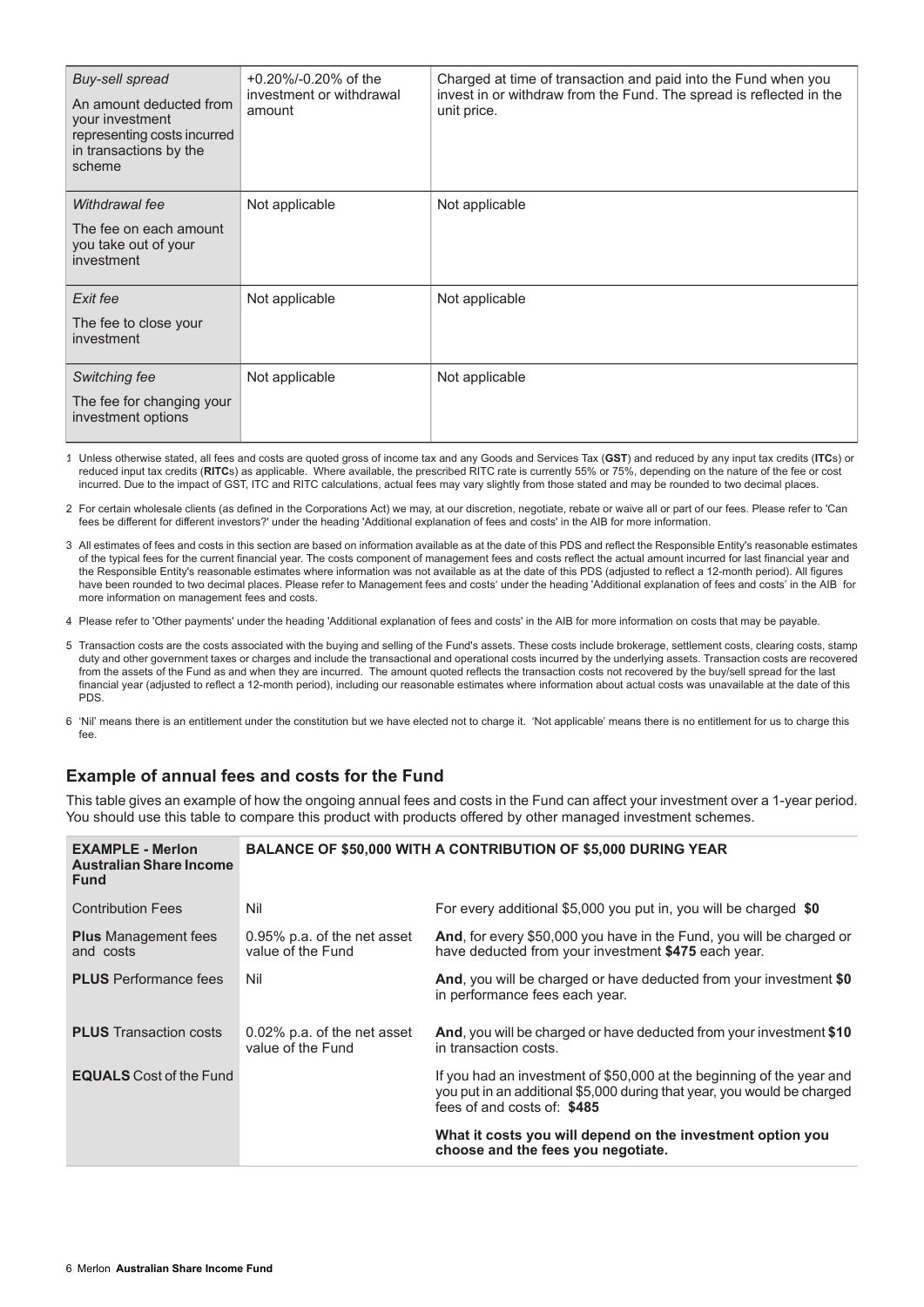This example assumes that the \$5,000 contribution is made at the end of the year and the value of the investment is otherwise consistent, therefore the management fees and costs associated above are calculated using the \$50,000 balance only. Please note that this is just an example. In practice, actual investment balances will vary daily and the actual fees and expenses we charge are based on the value of the Fund, which also fluctuates daily. Additional fees may apply. Please note that this example does not capture all the fees and costs that may apply to you such as the buy/sell spread. For a detailed explanation about all of the fees and costs that apply see the fees and costs summary above.

# **Calculator**

There is a calculator provided by ASIC on its Moneysmart website (www.moneysmart.gov.au) that you can use to calculate the effect of fees and costs on your balance.

# **Additional explanation of fees and costs**

Please refer to the 'Fees and other costs' section in the AIB for further explanations of the fees and costs of the Fund.

**Additional fees may be paid to a financial adviser if one is consulted or broker if accessing the Fund through mFund. You should refer to the financial adviser's statement of advice or broker's Financial Services Guide which provides details of the fees payable.**

# **Can the fees change?**

All fees can change. Reasons for this might include changing economic conditions and changes in regulation. We will give unitholders 30 days' written notice of any proposed increase in fees. We cannot charge more than the Constitution allows. If we wish to raise fees above the amount allowed for in the Constitution, we would first need to obtain the approval of unitholders. We also reserve the right to waive or reduce any of the fees and costs described in this PDS without prior notice.

<span id="page-6-0"></span>**You should read the important information about 'Fees and costs' in the AIB before making a decision about this product. Go to www.fidante.com.au/MASIF\_AIB.pdf. The material relating to 'Fees and costs' may change between the time when you read this PDS and when you acquire the product.**

# 7. How managed investment schemes are taxed

**Investing in a registered managed investment scheme is likely to have tax and/or social security consequences and you are strongly advised to seek professional tax advice.**

The Responsible Entity has elected for the Fund to be an Attribution Managed Investment Trust (**AMIT**). It is intended that all determined trust components (i.e. assessable income, exempt income and non-assessable non-exempt income) will be attributed to members each year so that the Fund itself is not subject to tax. As an investor you will be assessed for tax on your attributed share of the Fund's taxable income, including any net capital gains. The Fund does not pay tax on behalf of Australian investors. Fidante Partners is not a registered tax (financial) adviser and is not licensed or authorised to provide tax advice. We strongly advise that you obtain your own professional advice regarding your position, as tax and social security laws are complex and subject to change, and investors' individual circumstances vary.

**You should read the important information about 'Taxation considerations' in the AIB before making a decision. Go to www.fidante.com.au/MASIF\_AIB.pdf. The material relating to 'Taxation considerations' may change between the time when you read this PDS and when you acquire the product.**

# <span id="page-6-1"></span>8. How to apply

You can invest in the Fund as a Direct Investor, an mFund Investor, or an Indirect Investor.

#### **Direct Investors**

The following applies to Direct Investors investing through Fidante Partners. To make your initial investment:

- read this PDS, the AIB and the Fund's TMD on our website;
- complete and sign the relevant application form available on our website, and include all required customer identity verification documents; and
- post all documentation to:

Fidante Partners Reply Paid 86049 Sydney NSW 2001 (No stamp required).

#### **mFund Investors**

To make your initial investment through the mFund:

- read this PDS, the AIB and the Fund's TMD available on both our website and at www.mFund.com.au;
- place a 'buy order' for units in the Fund through your nominated broker with whom you have a broker sponsorship agreement; you will have to advise your broker that you agree to use mFund and have read the PDS; and
- vour broker will process your order using the mFund. Your payment will come out of your relevant broking account.

#### **Indirect Investors**

If you are an Indirect Investor, you must complete the documentation which your IDPS operator requires.

#### **All investors**

Under the Constitution we can accept or reject applications for investment units into the Fund at any time and are not required to give any reason or grounds for such a refusal. To address money laundering and terrorism risks, verification of each investor's identity is a prerequisite for all new investors. If we do not receive all valid documents with your relevant application form we may not be able to commence your investment or may not process any future withdrawal requests until we receive the required documents.

# **Cooling-off rights**

If you are a retail investor as defined in the Corporations Act you may have a cooling-off right whereby you can change your mind about your investment in the Fund and ask for your money to be repaid. This cooling-off right must be exercised within 14 days from the earlier of:

- when you receive confirmation of your investment; and
- $\bullet$ the end of the fifth business day after the day on which your units were issued or sold to you.

No cooling-off period applies to an investment placed through an IDPS operator. You should seek advice from your financial adviser or IDPS operator about the cooling-off rights (if any) that might apply to your investment in your IDPS.